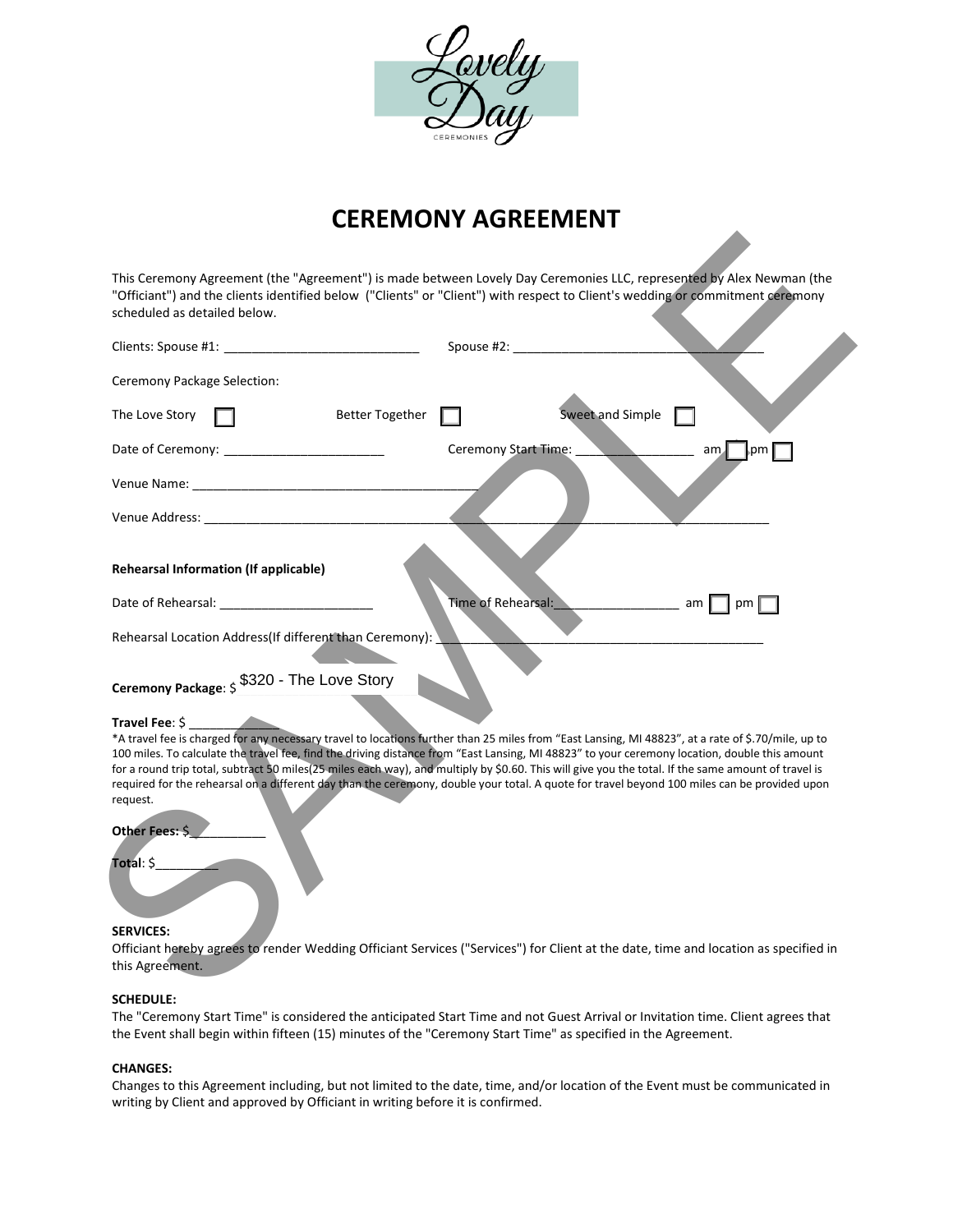#### **FEES AND DEPOSIT:**

A non-refundable deposit equal to one-hundred (\$100) dollars is to be paid upon execution of this Agreement at which point Officiant will commence services. The full balance of any unpaid fees including ceremony fees, and/or travel fees, if applicable, shall be received by Officiant prior to the start of the Event. If Client fails to remit payment as specified, Officiant shall have the right to immediately terminate this Agreement without further obligation to refund money, including the aforementioned deposit, or to perform Services at the Event.

Deposit is transferable to another date and time as long as Client requests change in writing at least seven (7) days prior to the Event date and Officiant is available. If Officiant is not available at the new date and/or time, all fees paid in excess of the Deposit will be refunded upon request from Client.

#### **ADDITIONAL FEES:**

If the Event location (the "Venue") charges a fee for parking, Client is responsible to have Officiant's parking fee validated or to provide cash to cover the parking fee.

#### **FORMS OF PAYMENTS:**

Deposit may be made electronically via Square or by CASH or BANK CHECK. Checks shall be made payable to Lovely Day Ceremonies LLC.

#### **CANCELLATION:**

Cancellations must be communicated in writing. If written notice of Cancellation of Services is provided by Client at least thirty (30) days prior to the Event date, all fees paid in excess of the Deposit will be refunded. If written notice of Cancellation of Services is provided by Client less than thirty (30) days prior to the Event date, Client shall be responsible for full payment of Services, except for travel fees, if applicable. If written notice of Cancellation of Services is not provided by Client, Client shall be responsible for full payment of Services, including travel fees, if applicable. If written notice of Cancellation of Services is provided by Client, Officiant shall be released to make commercially reasonable attempts to re-book the date and time of the Event.

#### **MONEY BACK GUARANTEE:**

If Client is not completely satisfied with the content and performance of their wedding ceremony and notifies Officiant in writing no later than two (2) calendar days after the ceremony date, 100% of all fees paid to the Officiant will be refunded. This guarantee applies only to The Love Story and Better Together Ceremony packages.

#### **MARRIAGE LICENSE:**

It is the Client's responsibility to acquire a valid marriage license, if applicable, in the state where the Event will take place and have the marriage license at the Event when the Services are rendered. Client agrees that failure to have a valid marriage license at the time of the Event means that the Officiant cannot legally perform the ceremony. Officiant will perform a symbolic ceremony, which will have no legal merit. If Client presents a Public Marriage License at least one witness must be present at the Event. If Client presents a Confidential Marriage License no witnesses are required to be at the Event. Officiant will complete and sign the marriage license on the day of the Event and will return the completed marriage license by United States Postal Service First-Class mail or equivalent within two (2) business days to the county recorder of the county in which the license was issued. Client will not automatically receive a certified copy of their marriage license unless they request and pay for a certified copy from the County Clerk or County Recorder. In the event, the marriage license is not received by the county recorder; Officiant will cooperate with the Client and county recorder to resolve the issue. Cost for replacement license, if any, will be assumed by the Client. For privacy reasons, Officiant does not maintain copies of the marriage license. **ADDITIONAL TERMS:** Dependix transfer as to another case and three as long as Clerk request change in writing is the specific distribution of the specific distribution of the specific distribution of the specific distribution of the specific

If the Event includes a sand ceremony, unity candle, flower ceremony and/or any other special feature, Client is responsible for furnishing all equipment needed to perform such feature(s).

#### **IMAGE RELEASE:**

Client agrees that Officiant may use any images and stories from the Event for any means of promotion, including advertising and display on websites or blogs, unless otherwise stated by Client. Clients waive any right to payment, royalties, or any other consideration for the use of the images or stories.

#### **INJURY/LOSS BY GUESTS:**

Officiant assumes no responsibility for injury, damages or losses incurred by the Client or event attendees. Officiant also assumes no responsibility for any food, beverage, floral arrangements, decorative items, either personal or professional,

Lovely Day Ceremonies, LLC LovelyDayCeremonies.com East Lansing, MI 48823